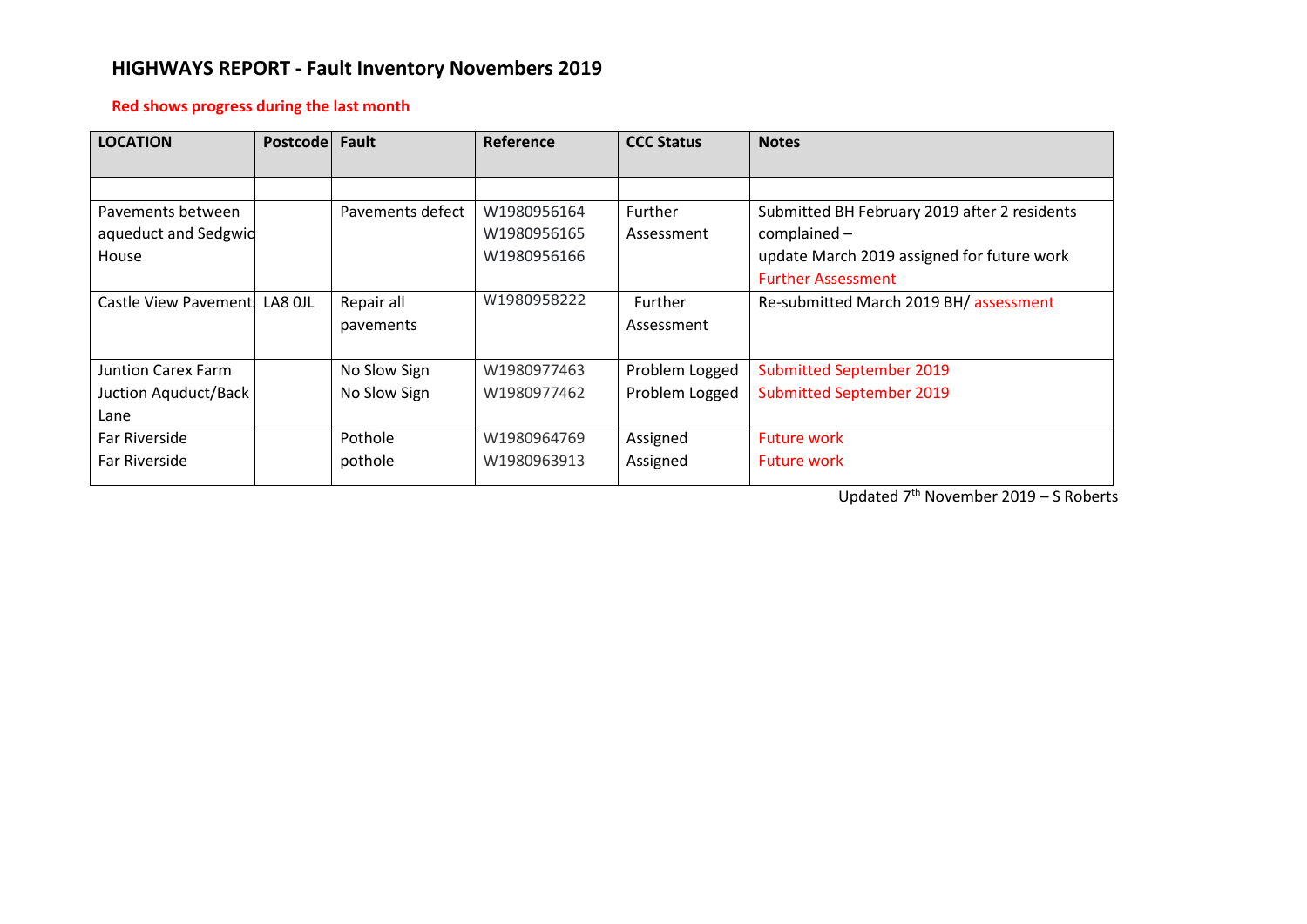

### **Sedgwick Parish Council November 2019**

#### **INCIDENTS OF NOTE**

There have been 58 incidents within the wider area that Sedgwick falls resulting in 11 crimes being recorded.

None relate directly to the Parish, but we have had many quad bike thefts within the county of late. And on 6<sup>th</sup> November a further quad theft took place in New Hutton.

Following concerns over parking at the improvised layby on Nanny Pie lane signs have now been posted at the site to warn that dangerous or obstructive parking is unacceptable, and that action will be taken should the advice be ignored. Officers have been instructed to monitor the situation.